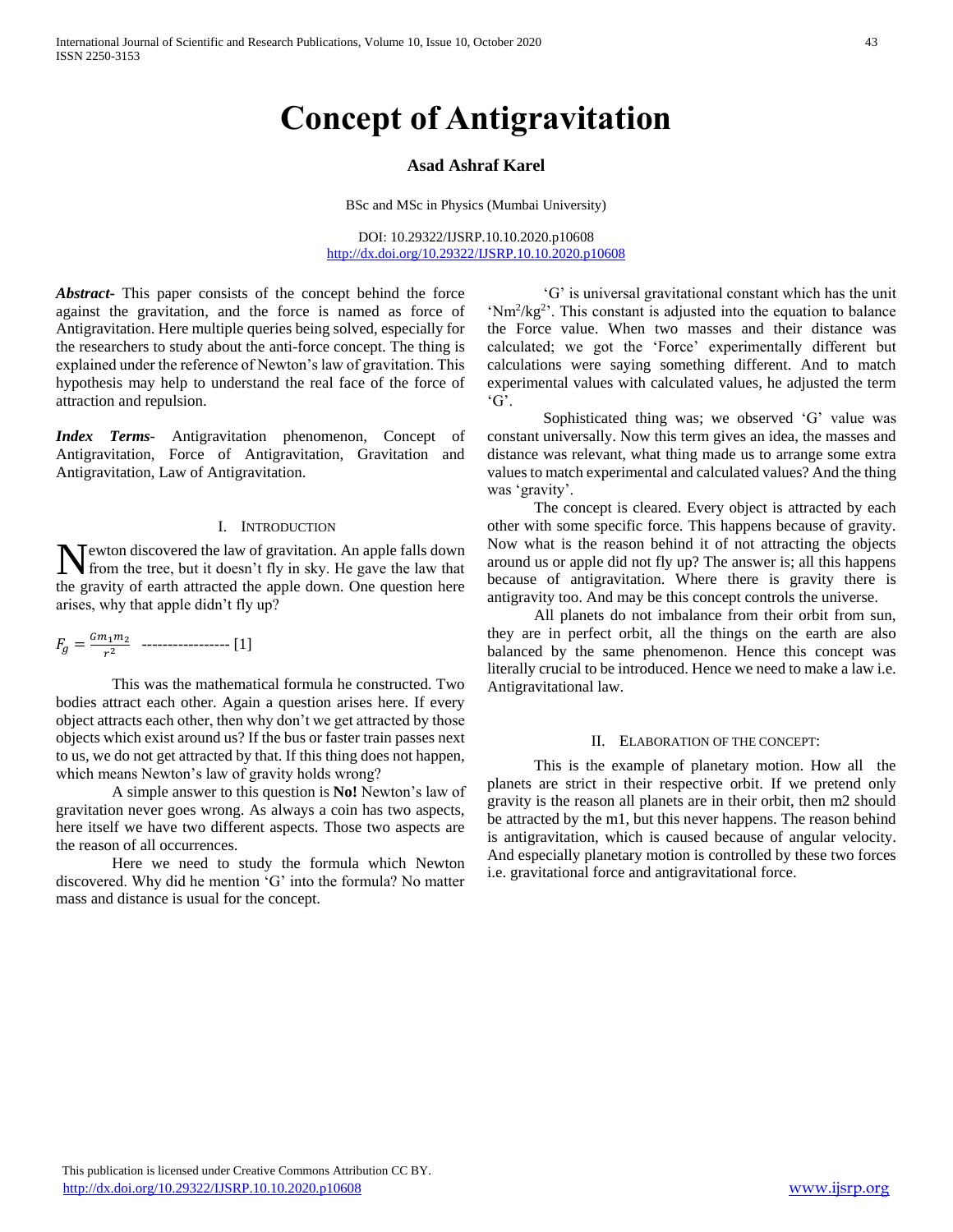

# III. MATHEMATICAL EXPLANATION:

 $F<sub>g</sub>$  is due to m1, that m1's gravity attracts m2.

Fag will be due to velocity of m2.

As Newton introduced the formula for the force of gravitation. Here I am introducing the formula for force of antigravitation. I denote this term as  $F_{ag}$ , i.e.

$$
F_{ag} = \frac{m_2 v^2}{r} \ \cdots \ \cdots \ \cdots \ \cdots \ \cdots \ \cdots \ \ [2]
$$

Here we denote our attributes such that: Fag= Force of Antigravitation m2= Mass of revolving object  $v =$  Velocity of revolving object

Here we see three different cases and their respective consequences with equation [1] and equation [2] :

1) If 
$$
F_g = F_{ag}
$$
:

 $r = Distance of m<sub>1</sub> to m<sub>2</sub>$ 

The object will be in the motion. i.e. planets are revolving around the sun.

2) If  $F_g > F_{ag}$ :

The object will be attracted towards center. i.e. planets will be attracted towards the sun.

3) If  $F_g < F_{ag}$ :

The object will lose contact with center and will go in tangent path. i.e. planets will leave solar system and will go straight.

**Let's see some examples regarding this concept:**



This mathematics proves that, planetary motion is not only because of force of gravitation but also force of antigravitation.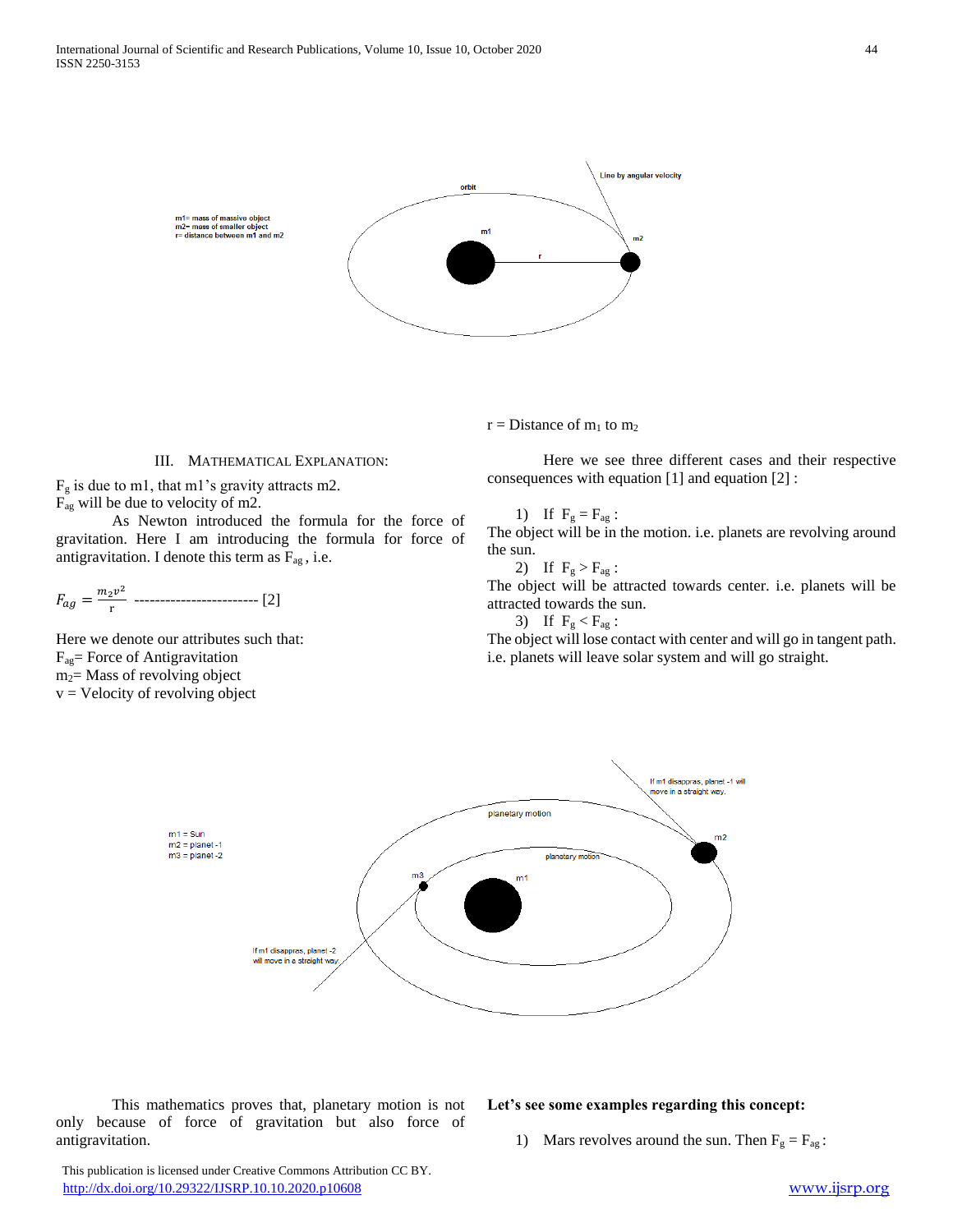$G = 6.67408 * 10^{-11}$  N.m<sup>2</sup>/kg<sup>2</sup>  $m_1$ =1.989  $*$  10<sup>30</sup> kg (mass of Sun)  $m_2$  = 6.39  $*$  10<sup>23</sup> kg (mass of Mars)  $r = 2.279 * 10<sup>11</sup>$  m (Distance of Mars to Sun)  $v = 24004.935$  m/s (Velocity of Mars around the Sun)

Newton's law of gravitation:

 $F_g = \frac{Gm_1m_2}{r^2}$  $r^2$ If we substitute above values in the equation [1], we get  $F_q = 1.633196343838789 * 10^{21}$  Newton

According to equation [2]

 $F_{ag} = \frac{m_2 v^2}{r}$  $\frac{2V}{r}$  If we substitute above values in above equation, we get  $F_{aa} = 1.615688380352566 * 10^{21}$  Newton

Here we got two values.  $F_g$  and  $F_{ag}$ . And both the values are approximately equal. Hence we claim that Mars is revolving around the Sun.

2) Venus revolves around the sun. Then  $F_g = F_{ag}$ :

 $G = 6.67408 * 10^{-11}$  N.m<sup>2</sup>/kg<sup>2</sup>  $m_1 = 1.989 * 10^{30}$  kg (mass of Sun)  $m_2 = 4.867 * 10^{24}$  kg (mass of Venus)  $r = 1.088 * 10^{11}$  m (Distance of Venus to Sun)  $v = 35021.388$  m/s (Velocity of Venus around the Sun)

Newton's law of gravitation:

$$
F_g = \frac{Gm_1m_2}{r^2}
$$

$$
r_g - r^2
$$

If we substitute above values in the equation [1], we get  $F<sub>g</sub> = 5.457952437270218 * 10^{22}$  Newton

According to equation [2]

 $F_{ag} = \frac{m_2 v^2}{r}$  $\frac{2V}{r}$  If we substitute above values in above equation, we get  $F_{ag}$  = 5.4865477059855964  $*$  10<sup>22</sup> Newton

Here we got two values.  $F_g$  and  $F_{ag}$ . And both the values are approximately equal. Hence we claim that Venus is revolving around the Sun.

#### IV. STATEMENT OF ANTIGRAVITATION LAW:

 Every particle attracts every other particle in the universe according to the Newton's law of gravitation, but this law states only about attraction. There is not only attraction in the universe but repulsion as well. To balance the motion there must be two forces, one which was explained by Newton, another one I am explaining here.

 Antigravitation law states that the force of repulsion in two bodies varies with the mass of lower body along its velocity square and inversely as the distance between them.

2

$$
F_{ag}=\frac{m_2v}{r}
$$

 More clearly the planetary motion in our solar system fits this law. As I have given possible solutions above which prove the exact phenomenon. This motion has two equal forces, i.e. gravitational force and antigravitaional force. The motion of planets will happen if and only if these two forces are equal. Any change in that forces will make certain changes, which are shown in above cases as well.

# **Why does black hole attract everything in it?**

The answer is there in second case,  $F_g > F_{ag}$ . Of course black holes do have very huge gravity, hence nothing can escape from it. And for special stuff here  $F_{ag}$  is much smaller than  $F_g$ . This is actually the reason for our galaxy formation.